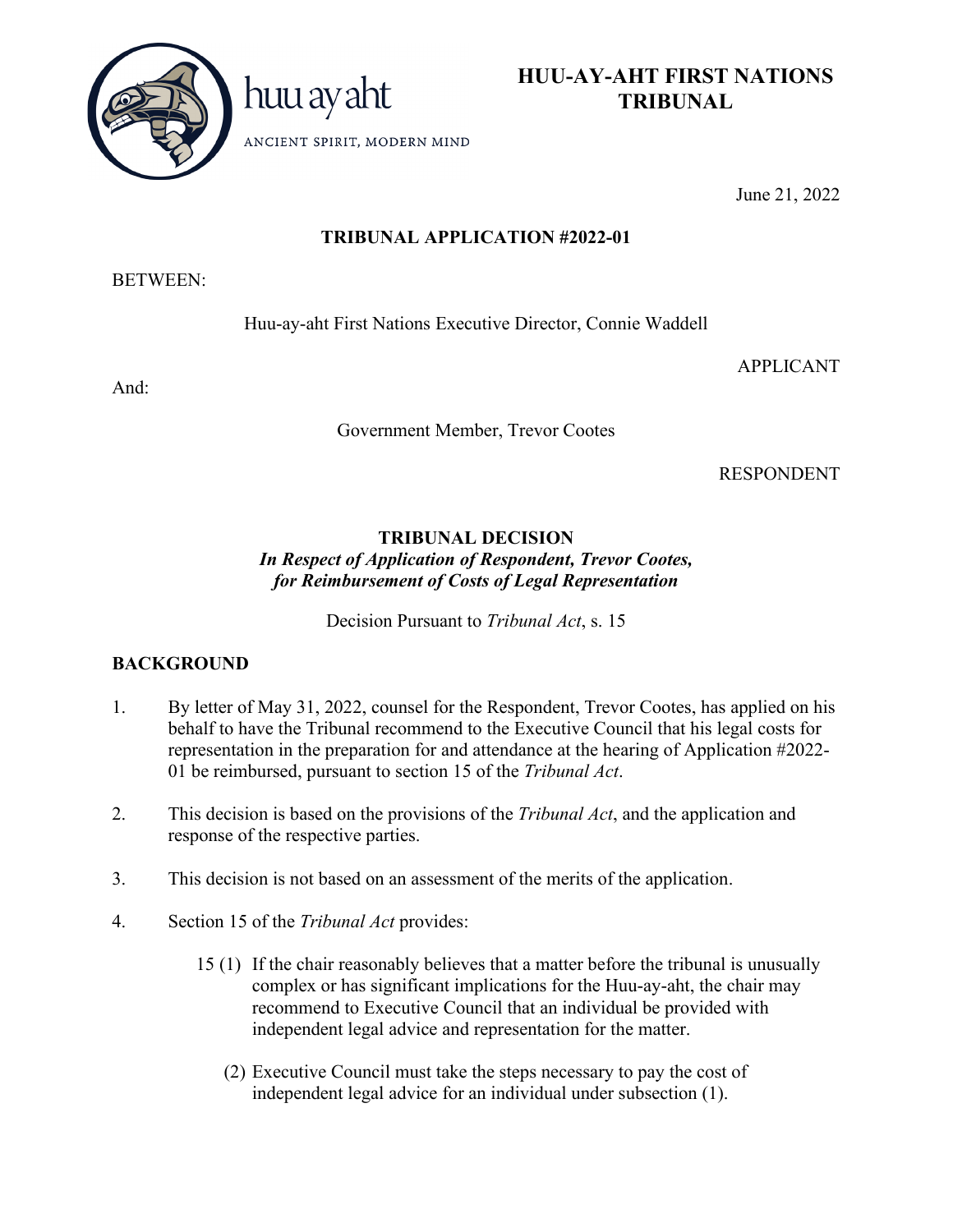- 5. The submission of Respondent's counsel in support of this application addresses the complexity of the matter, arguing that hearing the matter will involve credibility issues which were not explored by the investigators, and asserting there were numerous deficiencies in the material before the investigation which was conducted in February-March 2022. The submission is summarized by arguing that Mr. Cootes requires legal counsel to ensure his right to a fair hearing.
- 6. The submission then goes on to assert that the allegations against Mr. Cootes have serious implications for the Huu-ay-aht First Nation. The submission focuses on the assertion that the allegations against Mr. Cootes have had a significant impact on the wellbeing of the staff and the community and concludes by asserting that Mr. Cootes has not yet been provided a full and fair opportunity to respond.

### **THE TRIBUNAL ACT**

- 7. Pursuant to section 15(1), a recommendation to provide legal representation must be based on an application being either:
	- a) unusually complex or,
	- b) having significant implications for the Huu-ay-aht First Nation.

## *Unusually Complex*

- 8. The Tribunal has concluded that the matters before it in Application #2022-01 are not unusually complex.
- 9. Adjudication of the application and response will require assessing a large body of evidence and assessing credibility in the face of substantial conflicts in testimony. Thus, it cannot be said that the application is not complex. However, the requirement of section 15 is that the matter be "unusually complex".
- 10. The law respecting abuse of power and sexual harassment is largely settled in Canadian caselaw. The Huu-ay-aht Oath is straightforward and speaks for itself. Applying the law to the disputed facts in the application may be complex, but it cannot be said it is unusually complex.

#### *Significant Implications*

11. The Respondent argues that the allegations which underlie the application have caused, or continue to cause, trauma in the Huu-ay-aht community. The Tribunal has not investigated that assertion, but assesses the "significant implications" on the assumption that such trauma indeed exists.